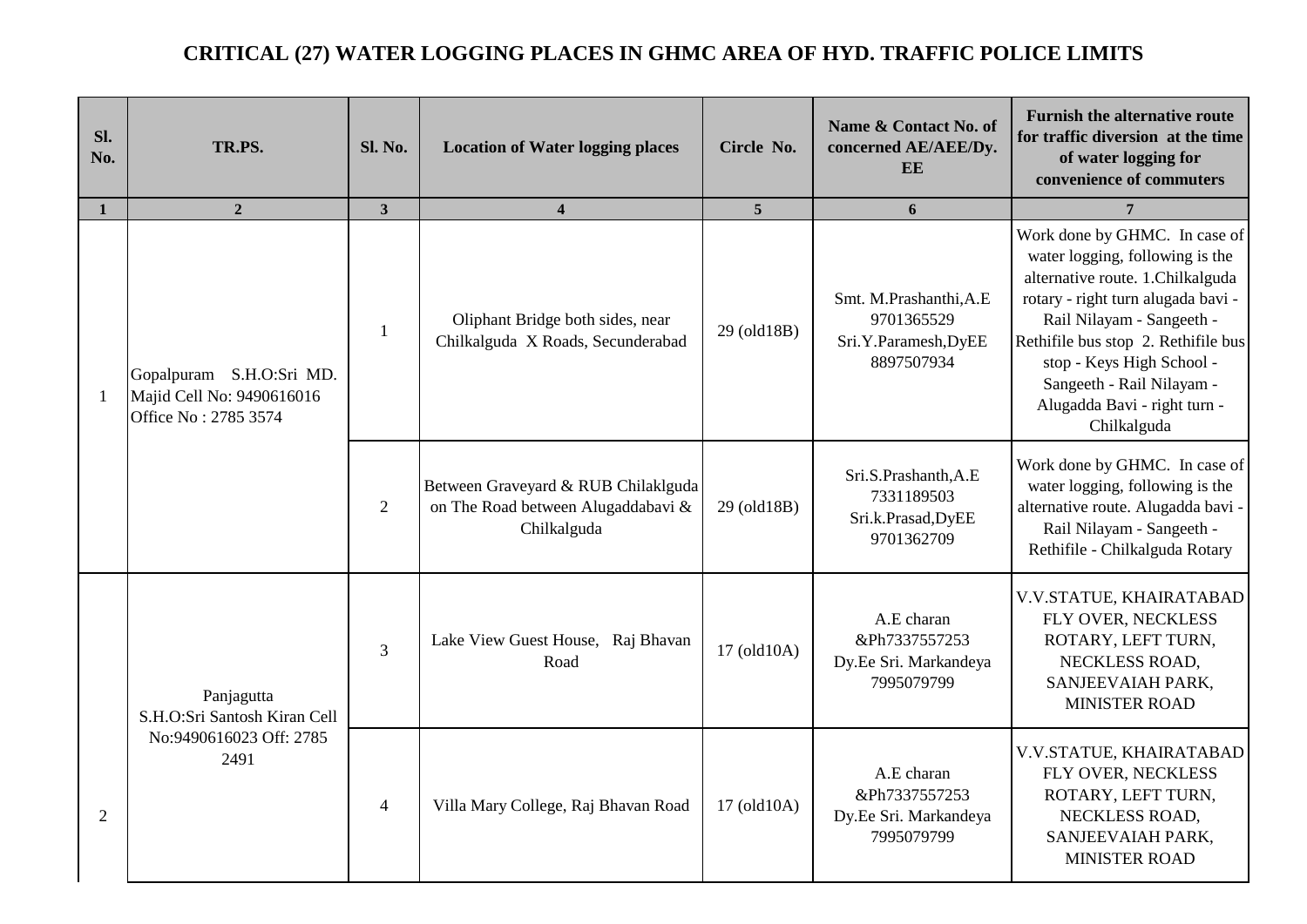| Sl.<br>No.     | TR.PS.                                                                                | Sl. No. | <b>Location of Water logging places</b>                                                   | Circle No.   | Name & Contact No. of<br>concerned AE/AEE/Dy.<br>EE                                        | <b>Furnish the alternative route</b><br>for traffic diversion at the time<br>of water logging for<br>convenience of commuters                                                                                                                                          |
|----------------|---------------------------------------------------------------------------------------|---------|-------------------------------------------------------------------------------------------|--------------|--------------------------------------------------------------------------------------------|------------------------------------------------------------------------------------------------------------------------------------------------------------------------------------------------------------------------------------------------------------------------|
|                | Panjagutta<br>S.H.O:Sri Santosh Kiran Cell<br>No:9490616023 Off: 2785<br>2491         | 5       | Near Model House, Panjagutta                                                              | 17 (old10A)  | A.E charan<br>&Ph7337557253<br>Dy.Ee Sri. Markandeya<br>7995079799                         | K.C.P LEFT TURN, TAJ<br>KRISHNA RIGHT TURN, NFCL<br><b>JUNCTION</b>                                                                                                                                                                                                    |
|                |                                                                                       | 6       | K.C.P Junction, Near RTA office,<br>Khairatabad.                                          | 17 (old10A)  | A.E charan<br>&Ph7337557253<br>Dy.Ee Sri. Markandeya<br>7995079799                         | Alternative route is not required<br>as vehicles can move without<br>obstructions.                                                                                                                                                                                     |
| 3              | <b>SR</b> Nagar<br>S.H.O: Sri Ram Linga Raju<br>Cell No: 9490616344 Off: 2785<br>2506 | $\tau$  | Near Balkampet, RUB                                                                       | 17 (old 10A) | A.E T. Yateendra Mohan<br>&9701362703<br>Dy.EE Sri. P. Krishna<br>Chaitanya,<br>9701908887 | Diversion not required as traffic<br>flows in two lanes without<br>obstructing and waterlogging gets<br>cleared slowly from the remaining<br>carriage way.                                                                                                             |
| $\overline{4}$ | Tr.Ps. Jubilee Hills S.H.O: Sri<br>Balwanth Rao Cell No:<br>9490616121 Off: 2785 2349 | 8       | Neeru's Show Room, Road No.36/100,<br>Jublee Hills                                        | 18 (Old 10B) | R. Venkatesh, 7331189507.<br>V. Hareram 9701365514                                         | No need of alternative route, as<br>traffic move freely.                                                                                                                                                                                                               |
|                | Banjara Hills<br>S.H.O:Sri C.Vidya Sagar Cell<br>No:9490616037 Off:2785 2534          | 9       | Opp: Mylan Showroom, Road No.<br>92, Near Apollo Cradle Hospital, Jubilee<br><b>Hills</b> | 18 (Old 10B) | R. Venkatesh, 7331189507.<br>V. Hareram 9701365514                                         | Work done by GHMC. In case<br>of water logging, following is the<br>alternative route. OrissaIsland<br>Junction, Omega Hospital Right<br>Turn, Lotus Pond, Road.No.86,<br>NTV Office, Volkswagon<br>Showroom, Star Bucks resturant,<br>Apollo T Junciton, BVP Jucntion |
| 6              | <b>Begumpet</b><br>S.H.O:Sri Chandra Shekar Cell<br>No:9490616028, Off: 2785<br>3722  | 10      | Opp: Bombay Hotel, Ranigunj "x" Road                                                      | 30 (old18A)  | M. Karthik, AE<br>9959442010                                                               | Ranigunj X Road left turn<br>Advaiah Y Junction to Karbala X<br>Road or Ranigunj X road right<br>turn Nallagutta T Junction left<br>turn Nallagutta Back side to<br>Karbala X Road.                                                                                    |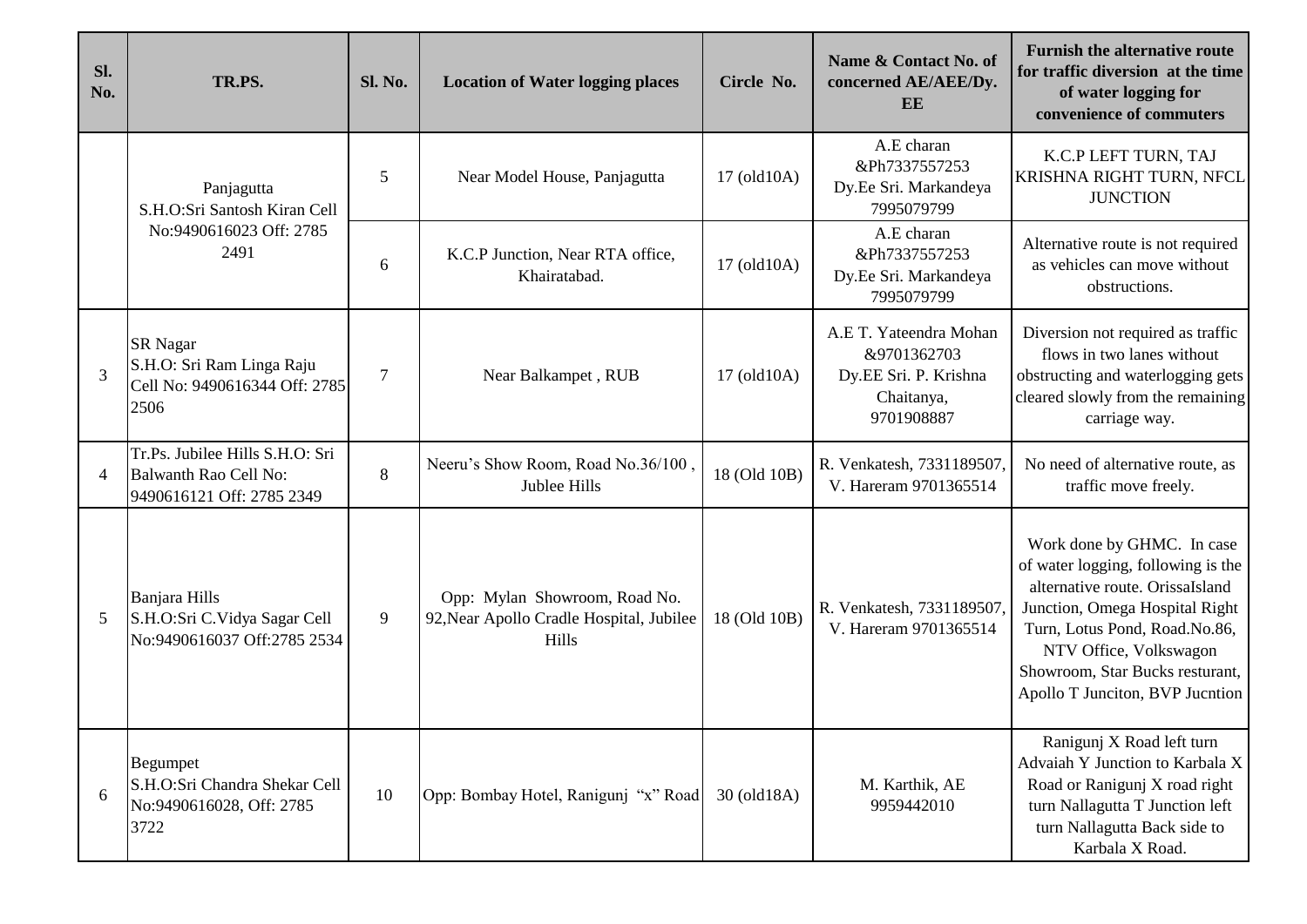| SI.<br>No.     | TR.PS.                                                                        | Sl. No. | <b>Location of Water logging places</b>                      | Circle No.   | Name & Contact No. of<br>concerned AE/AEE/Dy.<br><b>EE</b>                              | <b>Furnish the alternative route</b><br>for traffic diversion at the time<br>of water logging for<br>convenience of commuters |
|----------------|-------------------------------------------------------------------------------|---------|--------------------------------------------------------------|--------------|-----------------------------------------------------------------------------------------|-------------------------------------------------------------------------------------------------------------------------------|
| $\overline{7}$ | Chikkadpally<br>S.H.O:Sri N.B. Ratnam, Cell<br>No:9490616099 Off:2785<br>3576 | 11      | Near Tapadia Diagnostic Centre, Opp.<br>Chikkadpally L&O PS. | 15 (old 9A)  | Sri H. Shivalinappa, AEE<br>9989930471<br>Sri A. Laxminarayana, Dy.<br>EE<br>9704456845 | Golconda x road towards<br>Andhara Cafe                                                                                       |
| 8              | Narayanguda<br>S.H.O:Sri Balaji Cell<br>No:9490616018 Off:2785 2351           | 12      | Near Minerva Hotel, Himayat Nagar                            | 16 (old 9B)  | Ch. Swehta A.E. -<br>7995007434<br>Dy.EE. Sundeep<br>9701365505                         | Y junction-Telgu acadamy- street<br>No-16-Himayathnagar Road                                                                  |
| $\mathbf{Q}$   | Saifabad<br>S.H.O:Sri Gattumallu Cell<br>No:9490616046 Off:2785<br>2492,2028  | 13      | Near Rajiv Gandhi Statue, Khairthabad                        | 17 (old10A)  | A.E charan<br>&Ph7337557253<br>Dy.Ee Sri. Markandeya<br>8897357775                      | V.V.Statue - Khairthabad Fly<br>over-Necklace Rotary-<br>Teluguthalli                                                         |
|                |                                                                               | 14      | Lakdi-Ka-Pool                                                | 17 (old10A)  | A.E charan<br>&Ph7337557253<br>Dy.Ee Sri. Markandeya<br>7995079799                      | Old PS Saifabad-Telephone<br>Bhavan-Iqbal Minar-Ravindra<br>Bharathi                                                          |
| 10             | Tolichowki S.H.O: Sri.Satish<br>Kumar Cell No:9490616061,<br>Off:2785 2539    | 15      | Rethibowli Jn towards Attapur.                               | 12 (old 7A)  | Sri A. Ravi, AE,<br>9959226569 / Sri<br>Sanauddin, Dy.EE,<br>9989930554                 | Humayan Nagar L&O PS-<br>Mehdipatnam Junction-Yadav<br>Hotel-Gudi Malkapur- Laxmi<br>Nagar - Attapur                          |
|                |                                                                               | 16      | Near Galaxy Theatre, Tolichowki                              | 18 (Old 10B) | Mohan Rao A.E.<br>9000744055                                                            | <b>Galaxy Function Hall-towards</b><br>Seven Tombs Road-Seven Tombs<br>Junction-Satya Colony- Aditya<br>Appartments-Shaikpet  |
|                |                                                                               | 17      | Shaikpet Nala                                                | 18 (Old 10B) | Mohan Rao<br>9000744055                                                                 | Galaxy -Seven Tombs Road-<br>Seven Tombs Junction-Satya<br>Colony-Hakeempet Village-O U<br>Colony-Darga                       |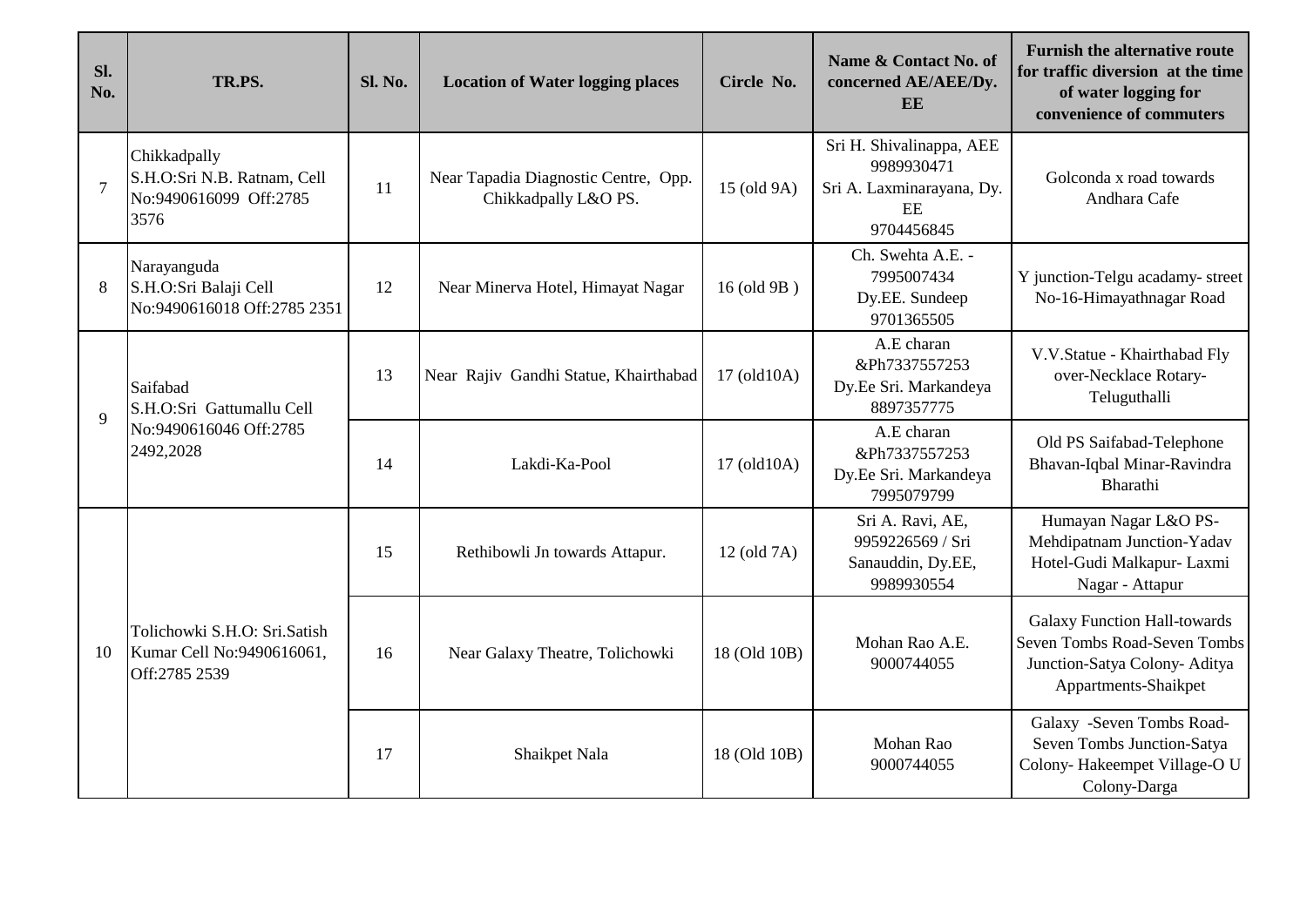| Sl.<br>No. | TR.PS.                                                                                         | Sl. No. | <b>Location of Water logging places</b>              | Circle No.   | Name & Contact No. of<br>concerned AE/AEE/Dy.<br><b>EE</b>              | <b>Furnish the alternative route</b><br>for traffic diversion at the time<br>of water logging for<br>convenience of commuters                                                                                                                                                                                                                                                                                                                                                                                                  |
|------------|------------------------------------------------------------------------------------------------|---------|------------------------------------------------------|--------------|-------------------------------------------------------------------------|--------------------------------------------------------------------------------------------------------------------------------------------------------------------------------------------------------------------------------------------------------------------------------------------------------------------------------------------------------------------------------------------------------------------------------------------------------------------------------------------------------------------------------|
| 11         | Asif Nagar<br>S.H.O:Sri CH.Y.Srinivas<br>Kumar Cell No:9490616060<br>Off:2785 2023,2496        | 18      | Opp Medivision Eye Hospital, NMDC                    | 12 (old 7A)  | Sri A. Ravi, AE,<br>9959226569 / Sri<br>Sanauddin, Dy.EE,<br>9989930554 | NMDC - Labour Adda - Kailash<br>Nagar - Asif Nagar Road -<br>Mehdipatnam                                                                                                                                                                                                                                                                                                                                                                                                                                                       |
|            | <b>Asif Nagar</b><br>S.H.O:Sri CH.Y.Srinivas<br>Kumar Cell No:9490616060<br>Off:2785 2023,2496 | 19      | Opp Pizza Hut, 1/12 Junction,<br>Banjarahills        | 18 (Old 10B) | Prerna, 9000114870 / D.<br>Ramesh, 8897508163                           | Road No 12/13 - beside SBI Bank<br>Lane - Raod No 1 towards Taj<br>Banjara                                                                                                                                                                                                                                                                                                                                                                                                                                                     |
| 12         | Nampally<br>S.H.O:Sri Balaji, Cell<br>No:9490616176 Off:2785<br>2024,2490                      | 20      | Nampally "T" Junction, Opp: Nampally<br>Rly, Station | 12 (old 7A)  | Kum. Kolan Manasa, AE,<br>7995079756                                    | Via Taj Island, Ek Minar,<br>Dargah, Bazarghat left turn<br>Ayodhya X Road like that                                                                                                                                                                                                                                                                                                                                                                                                                                           |
| 13         | Goshamahal<br>S.H.O:Sri K.Srinivas Cell<br>No:9490616057, Off:2785<br>4768                     | 21      | Opp L & O Ps Begum Bazar                             | 14 (Old8)    | P. Mahendar 7995007400                                                  | 1) S. A. Bazar, Shanker-Sher<br>Hotel, Gowliguda, Gurudwara,<br>Putlibowli X Road towards M.J.<br>Market (or) S. A. Bazar, Shanti<br>Fireworks, Feel Khana, Thop<br>Khana, Alaska, Malakunta, Midas<br>High School "U" Turn towards<br>M.J. Market and<br>(2) Diversion for the traffic<br>coming from M.J.Market towards<br>S. A. Bazar alternate route is M.J.<br>Market right turn, Malakunta Left<br>Turn, Alaska, Thop Khana, Feel<br>Khana, Ranga Chary lane, Labour<br>Adda, Begum Bazar Chathri<br>towards M.J. Bridge |